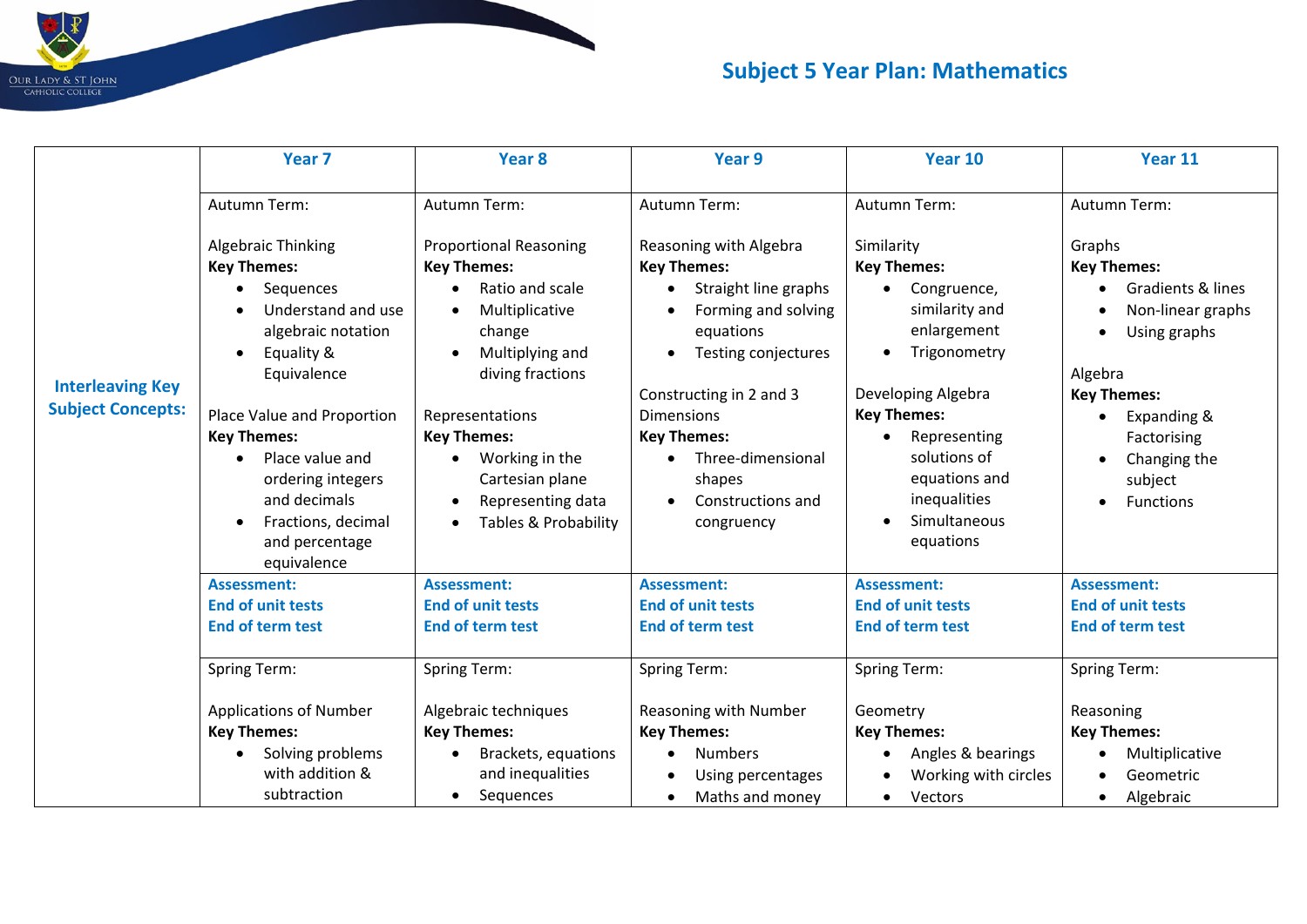

## **Subject 5 Year Plan: Mathematics**

| Solving problems<br>$\bullet$<br>with multiplication<br>and division<br>Fractions &<br>$\bullet$<br>percentages of<br>amounts<br>Directed Number<br><b>Key Themes:</b><br>Four operations<br>with directed<br>number<br><b>Fractional Thinking</b><br><b>Key Themes:</b> | Indices<br>$\bullet$<br><b>Developing Number</b><br><b>Key Themes:</b><br>Fractions and<br>$\bullet$<br>percentages<br>Standard index form<br>Number Sense | Reasoning with Geometry<br><b>Key Themes:</b><br>Deduction<br>Rotation and<br>Translation<br>Pythagoras'<br>$\bullet$<br>Theorem | Proportions and<br><b>Proportional Change</b><br><b>Key Themes:</b><br>Ratios and fractions<br>$\bullet$<br>Percentages and<br>Interest<br>Probability<br>$\bullet$ | Revision and<br>Communication<br><b>Key Themes:</b><br>Transforming &<br>$\bullet$<br>Constructing<br>Listening &<br>describing<br>Show that |
|--------------------------------------------------------------------------------------------------------------------------------------------------------------------------------------------------------------------------------------------------------------------------|------------------------------------------------------------------------------------------------------------------------------------------------------------|----------------------------------------------------------------------------------------------------------------------------------|---------------------------------------------------------------------------------------------------------------------------------------------------------------------|----------------------------------------------------------------------------------------------------------------------------------------------|
| Addition and<br>$\bullet$                                                                                                                                                                                                                                                |                                                                                                                                                            |                                                                                                                                  |                                                                                                                                                                     |                                                                                                                                              |
| subtraction of<br>fractions                                                                                                                                                                                                                                              |                                                                                                                                                            |                                                                                                                                  |                                                                                                                                                                     |                                                                                                                                              |
| <b>Assessment:</b>                                                                                                                                                                                                                                                       | <b>Assessment:</b>                                                                                                                                         | <b>Assessment:</b>                                                                                                               | <b>Assessment:</b>                                                                                                                                                  | <b>Assessment:</b>                                                                                                                           |
| <b>End of unit tests</b>                                                                                                                                                                                                                                                 | <b>End of unit tests</b>                                                                                                                                   | <b>End of unit tests</b>                                                                                                         | <b>End of unit tests</b>                                                                                                                                            | <b>End of unit tests</b>                                                                                                                     |
| <b>End of term test</b>                                                                                                                                                                                                                                                  | <b>End of term test</b>                                                                                                                                    | <b>End of term test</b>                                                                                                          | <b>End of term test</b>                                                                                                                                             | <b>End of term test</b>                                                                                                                      |
| Summer Term:                                                                                                                                                                                                                                                             | Summer Term:                                                                                                                                               | Summer Term:                                                                                                                     | Summer Term:                                                                                                                                                        | Summer Term:                                                                                                                                 |
| Lines and Angles                                                                                                                                                                                                                                                         | <b>Developing Geometry</b>                                                                                                                                 | Reasoning with Proportion                                                                                                        | Delving into data                                                                                                                                                   | <b>Revision</b>                                                                                                                              |
| <b>Key Themes:</b>                                                                                                                                                                                                                                                       | <b>Key Themes:</b>                                                                                                                                         | <b>Key Themes:</b>                                                                                                               | <b>Key Themes:</b>                                                                                                                                                  | <b>Examinations</b>                                                                                                                          |
| Constructing,<br>measuring and<br>using geometric<br>notation<br>Developing<br>geometric reasoning                                                                                                                                                                       | Angles in parallel<br>lines and polygons<br>Area of trapezia and<br>circles<br>Line symmetry and<br>reflection                                             | Enlargement and<br>similarity<br>Solving ratio and<br>proportion<br>problems<br>Rates<br>$\bullet$                               | Collecting,<br>representing and<br>interpreting data<br><b>Using Number</b><br><b>Key Themes:</b>                                                                   |                                                                                                                                              |